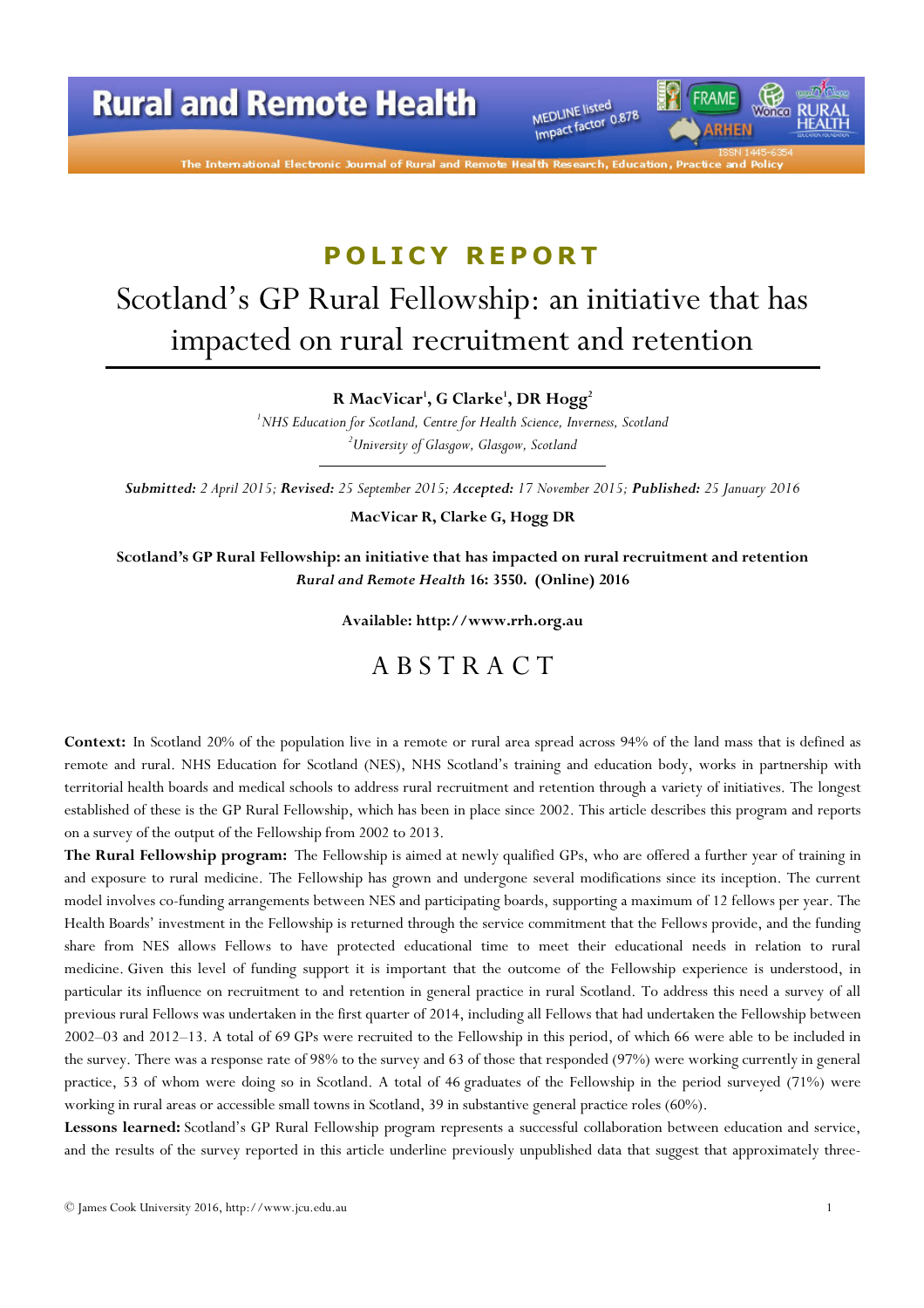

The International Electronic Journal of Rural and Remote Health Research, Education Practice and Policy

quarters of graduates are retained in important roles in rural Scotland. It is unclear however whether the Fellowship confirms a prior intention to work in rural practice, or whether it provides a new opportunity through protected exposure. This will form the basis of further evaluation.

Key words: education, fellowship, general practice, professional development, Scotland.

# Context

In Scotland 20% of the population live in a remote or rural area spread across 94% of the land mass that is defined as remote and rural. The Scottish Government has, in its Quality Strategy, outlined the need for equitable access to high-quality healthcare services for all, regardless of personal characteristics such as gender, ethnicity, geographic location or socioeconomic status<sup>1</sup>. Meeting the requirement for improved quality of service for patients brings particular challenges in Scotland's remote and rural areas.

Local health services fulfill economic and social roles in rural areas that are fundamental to community viability and resilience. Scotland's remote, rural and island health boards face particular difficulties in sustaining and improving services in line with the Scottish Government's 2020 vision for health and care<sup>2</sup>. Reasons for this include an ageing population, remoteness from mainland/specialist centres, and the comparatively low socioeconomic position and dispersed rural deprivation of communities. The effects upon both service delivery and many aspects of population health are inextricably linked to the geographic challenges faced.

The history of policy construction and implementation relating to healthcare in rural Scotland is over 150 years old and is summarised in the policy paper Supporting remote and rural healthcare by NHS Education for Scotland (NES)<sup>3</sup>. While much has changed as a result of these policies, many challenges remain. Issues pertaining to education, training and support have been a constant thread throughout and are cited by professionals currently working in rural areas as

considerations when they decide to apply for or remain in remote and rural areas.

While there is some suggestion that exposure to rural practice during undergraduate or postgraduate training increases the chance of a doctor committing to rural practice, there is stronger evidence that recruitment of students from rural areas to medical school will see them return to rural areas 4 . NES, NHS Scotland's training and education body, works in partnership with territorial health boards and medical schools to address rural recruitment and retention through a variety of initiatives:

- support for rural school pupils in application for medicine<sup>5</sup>
- a rural-track undergraduate option<sup>6</sup>
- a rural-track Foundation Programme option<sup>7</sup>
- a rural-track GP Specialty Training option<sup>8-10</sup>
- a post-qualification GP Rural Fellowship<sup>11</sup>
- rural surgical<sup>12</sup> medical and anaesthetic fellowships to train the specialist workforce for Scotland's rural general hospitals.

The longest established of these is the GP Rural Fellowship, which has been in place since 2002 and this article describes this program and reports on a survey of the output of the Fellowship from 2002 to 2013.

# The Rural Fellowship program

The GP Rural Fellowship is aimed at newly qualified GPs, who are offered a further year of training in, and exposure to, rural medicine (Box 1).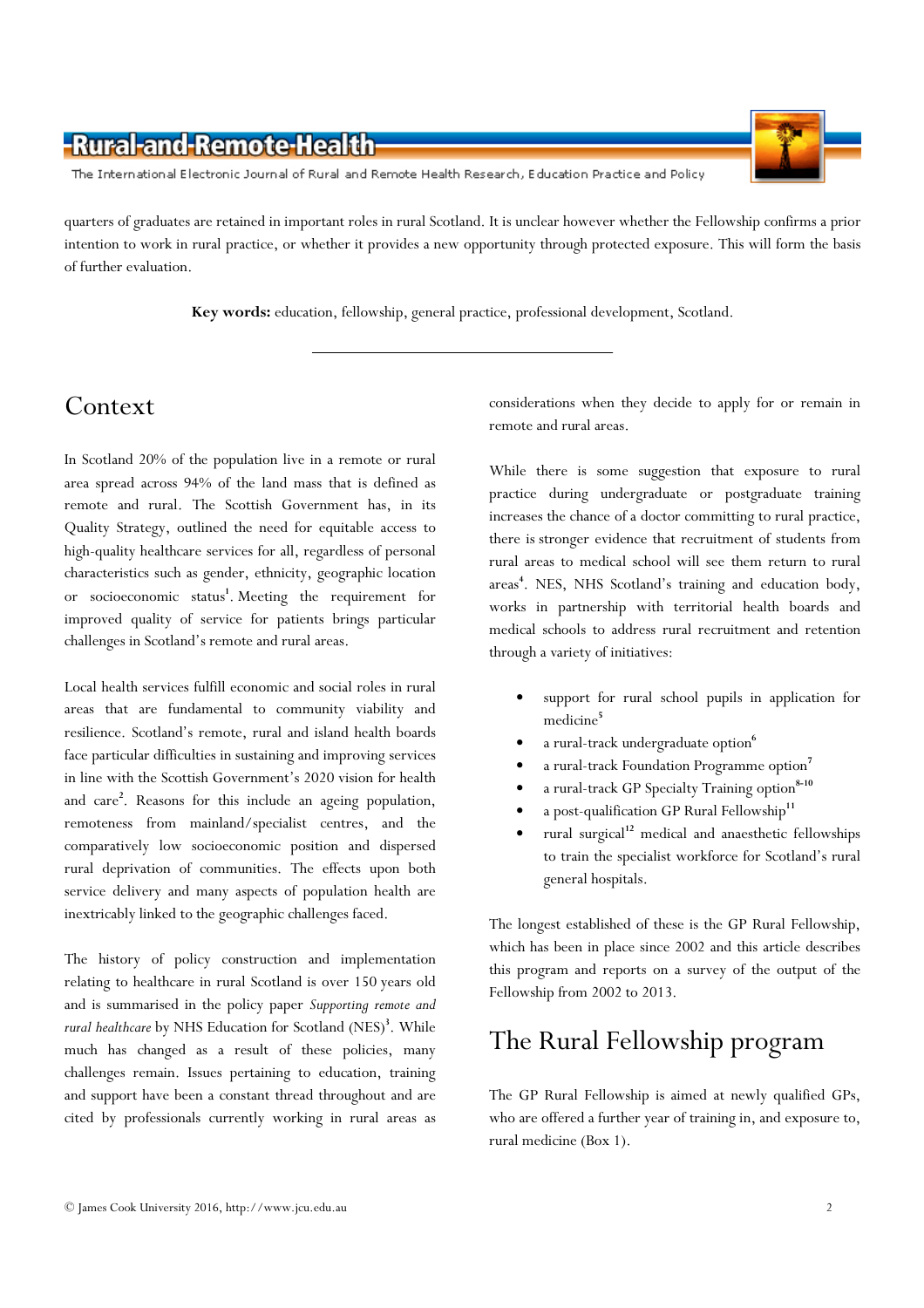The International Electronic Journal of Rural and Remote Health Research, Education Practice and Policy

Two distinct Fellowship options have been available since 2013 (only the 'standard' option was available until then):

- the 'standard' GP Rural Fellowship option based on the curriculum for rural practice developed by the Remote and Rural Training Pathways Group (GP sub-group final report, September 2007)<sup>13</sup>.
- The GP Acute Care Rural Fellowship option, based on work to define GP acute care competencies following from the agreement of the Framework for the Sustainability of Services and the Medical Workforce in Remote Acute Care Community Hospitals<sup>14</sup>.

The Fellowship is run as a partnership between NES and participating rural health boards with funding being provided on an approximately 50:50 basis. Health boards' investment in the Fellowship is returned through the service commitment that the Fellows provide. It is a condition of the Fellowship that such service commitment should be in rural environments: rural practices for the 'standard' Rural Fellowship, and rural hospitals for the Acute Care Fellowship. The objective is that the service commitment contributes to the training aspects of the Fellowship and provides experience of rural practice. Fellows are expected to spend approximately half of their time working in these environments.

Fellows are allocated a base practice in the area in which they will be working and are expected to spend approximately a quarter of their year working in this practice. This relates both to the 'standard' Rural Fellowship and to the Acute Care Rural Fellowship; it is crucial that Fellows in the latter group maintain their general practice competencies and experience through the year, despite a focus on gaining acute care competencies. Base practices are chosen for their proven record of good organisation, teamwork and educational support. Each Fellow is allocated a mentor, normally a GP in their base practice for the 'standard' Fellowship or a GP or consultant in the acute care service for the Acute Care Fellowship.

The funding share from NES allows Fellows to have protected educational time to meet their educational needs in

relation to rural medicine for the remaining quarter of the year. As fully qualified GPs they are expected to organise their own professional development (attend courses, arrange clinical attachments etc.) based on a personal development plant derived from needs assessment mapped to the relevant curriculum and agreed with the Fellowship coordinator. Individual personal development plans are supported by three 2-day meetings that are organised by the coordinator during the course of the year. The purpose of these meetings is to help Fellows meet learning needs that cannot be easily met by personal study, or are more appropriately delivered to the Fellows as a group. The content of these meetings comprises:

- pre-hospital emergency care
- emergency obstetric and paediatric training and drills
- remote psychiatry and detention procedures
- ear, nose, throat and ophthalmology skills training for remote practice
- dispensing and management of rural practice
- recognition and management of zoonotic illnesses
- rural-specific/rural-dominant health issues
- historical and political context of rural medicine, future resilience
- a forum to discuss challenges, foster peer-support and encourage peer-referencing

All Fellows are expected to undertake a project during their Fellowship year on a relevant topic of their choice.

The Fellowship has grown and undergone several modifications since its inception. The current model involves co-funding arrangements between NES and participating boards supporting a maximum of 12 Fellows per year. Given this level of funding support it is important that the outcome of the fellowship experience is understood, in particular its influence on recruitment to, and retention in general practice in rural Scotland.

To address this need a survey of all previous rural fellows was undertaken in the first quarter of 2014, including all fellows that had undertaken the fellowship in the 11 years from 2002–03 to



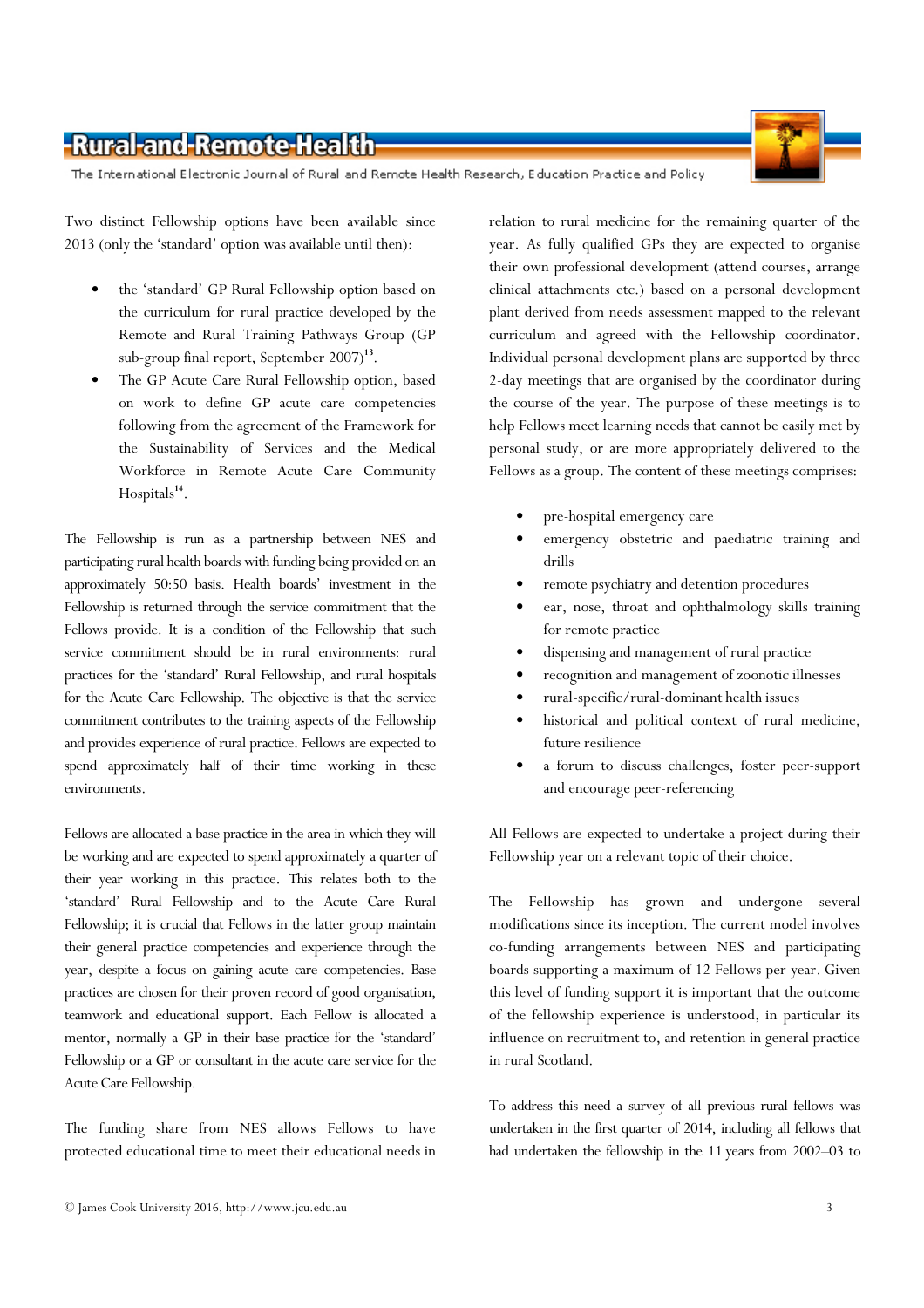The International Electronic Journal of Rural and Remote Health Research, Education Practice and Policy

2012–13. This survey was of a cumulative number that undertook the Fellowship over several cohorts over the 11 years and looking at their current position at a single point in time. A total of 69 GPs were recruited to the Fellowship in this period. Three were excluded from the survey: one had died, one was never able to engage in the Fellowship for health reasons and subsequently left the profession, and one resigned within a week of commencing the Fellowship.

The remaining 66 Fellows were sent a request to participate in an electronic survey, with several reminders where necessary. The survey questions are shown in Box 2.

There were a total of 65 responses, a response rate of 98%.

Of those who responded, 63 were working currently in general practice (97%). One of the two that were not working in practice reported that they were running a leprosy clinic in Ethiopia. The other is a medical officer in addictions in urban Scotland.

Of the 63 working in general practice, 54 were working in substantive GP roles: partner (33), salaried post (20) or 'rural practitioner'(1) (a substantive GP role staffing an acute rural hospital). This equates to 86% of those working in general practice or 83% of the whole cohort. Eight were working in sessional roles and one as a 'GP retainer'.

Of the 63 working in general practice, 53 (84%) were doing so in Scotland (82% of the whole cohort that responded to the survey are working in general practice in Scotland). Eight were working in the rest of the UK and two in New Zealand.

The distribution amongst six categories of the 53 doctors working in general practice in Scotland is described in Table 1. These working locations are consistent with the Scottish Government's urban rural classification<sup>15</sup>.

The Scottish Government's urban–rural classification includes definitions of both 'accessible' and 'remote rural'. These include categories 1, 2 and 3 in Table 1. A total of 38 of the 65 Rural Fellowship graduates that responded to the survey were working in rural Scotland (58%), 32 of them in substantive roles (49%). Eight were working in accessible small towns, often with community hospitals, where they were using the skills gained during the Fellowship year. Seven of these eight were working in substantive general practice roles. A total therefore of 46 graduates (71%) were working in rural areas or accessible small towns, 39 (60%) in substantive general practice roles.

Those working in general practice in the UK were asked to provide a postcode; the map in Figure 1 illustrates the current distribution of rural fellowship graduates in the UK on a background of population density.

# Lessons learned

Scotland's GP Rural Fellowship program represents a successful collaboration between education and service, and the results of the survey reported in this article underline previously unpublished data suggesting that approximately three-quarters of graduates are retained in important roles in rural Scotland. This high-level, broad-brush analysis is complemented by an understanding of the impact that the Fellowship can have in specific locations that may otherwise provide recruitment and retention challenges (Box 3).

It is unclear, however, whether the Fellowship confirms a prior intention to work in rural practice, or whether it provides a new opportunity through protected exposure. This will form the basis of further evaluation.

While a major aim of the Fellowship is to impact on recruitment to and retention in rural practice, the aims also include significant elements of preparation for practice, not only for remote and rural general practice, but also for provision of acute care in remote hospitals. The need for and opportunity to develop a structured approach to the development of competencies for acute care in such settings has been highlighted in the General Medical Council's consultation on the development of 'credentials'<sup>16</sup>. Further work will be progressed to develop this approach and to evaluate the impact and outcome.

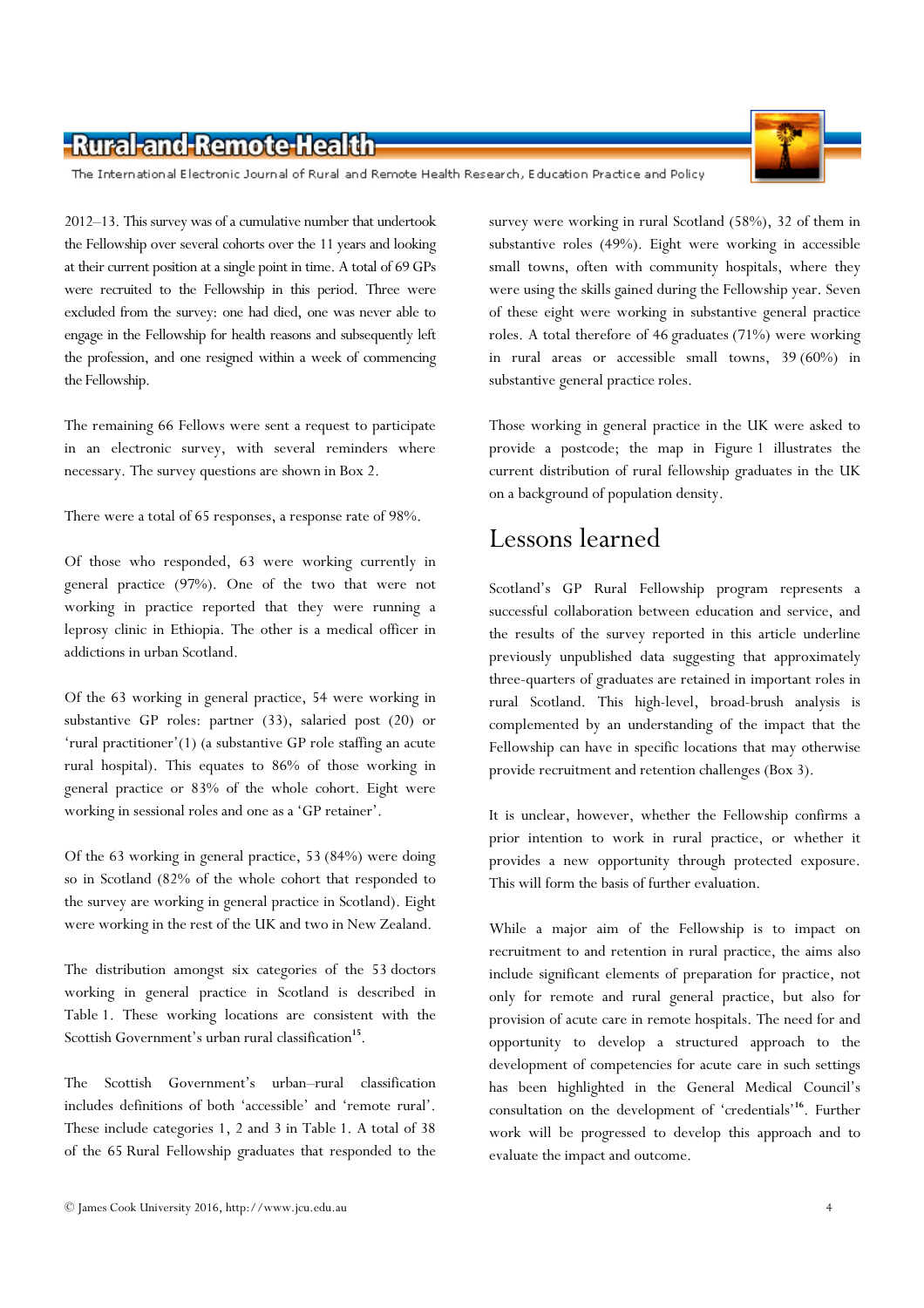



The International Electronic Journal of Rural and Remote Health Research, Education Practice and Policy

#### Box 1: Aims of the GP Rural Fellowship

- Promote rural general practice as a distinct career choice.
- Help GPs to acquire the knowledge and skills required for rural general practice
- Help those GPs who wish to develop skills to provide acute care in remote hospitals develop these competencies
- Provide the opportunity for GPs to experience rural community living.

#### Box 2: GP Rural Fellowship survey questions

- 1. Are you currently working in general practice?
- 2. If you are working in general practice, how would you describe your current GP role?<br>3. If you are currently working in general practice, where are you working?
- If you are currently working in general practice, where are you working?
- 4. If you are working in general practice in Scotland please help us by selecting which one of the following best
- describes your working location [see six descriptions in Table 1].
- 5. Please supply the postcode of your main place of work if you are working in general practice in the UK.

| <b>Region description</b>          | Partners | <b>Salaried GPs</b> | <b>Sessional GPs</b> | Other                    |
|------------------------------------|----------|---------------------|----------------------|--------------------------|
| Remote Rural: Less than 3000       | 12       | $\overline{2}$      | 3                    | 2 (1 rural practitioner, |
| people and with a drive time of    |          |                     |                      | one GP retainer)         |
| over 30 minutes to a settlement of |          |                     |                      |                          |
| 10 000 or more                     |          |                     |                      |                          |
| <b>Remote Small Towns: Between</b> | 10       | 5                   |                      |                          |
| 3000 and 10 000 people and with    |          |                     |                      |                          |
| a drive time of over 30 minutes to |          |                     |                      |                          |
| a settlement of 10 000 or more     |          |                     |                      |                          |
| Accessible Rural: Less than        |          | 1                   | $\overline{2}$       |                          |
| 3000 people and within 30          |          |                     |                      |                          |
| minutes drive of a settlement of   |          |                     |                      |                          |
| 10 000 or more                     |          |                     |                      |                          |
| Accessible<br>Small<br>Towns:      | 6        |                     |                      |                          |
| Between 3000 and 10 000 people     |          |                     |                      |                          |
| and within 30 minutes drive of a   |          |                     |                      |                          |
| settlement of 10 000 or more       |          |                     |                      |                          |
| Other Urban Areas: Between         |          | 1                   |                      |                          |
| 10 000 and 125 000 people          |          |                     |                      |                          |
| Large Urban Areas:<br>Over         |          | 5                   |                      |                          |
| 125 000 people                     |          |                     |                      |                          |

#### Table 1: Distribution of Fellowship graduates in Scotland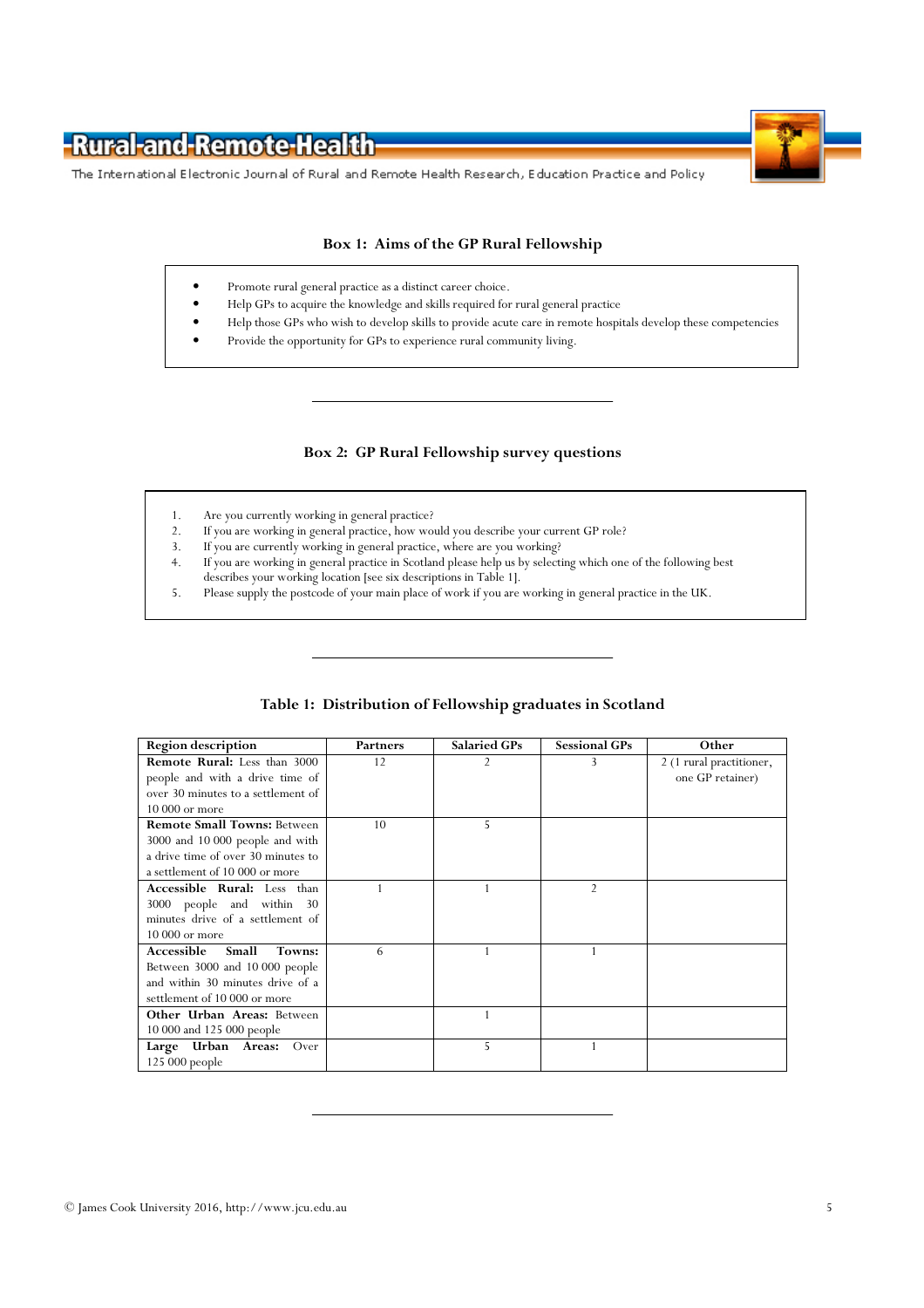The International Electronic Journal of Rural and Remote Health Research, Education Practice and Policy



#### Lightest shading represents a population density less than 100/km<sup>2</sup>; darkest shading represents a density greater than 14 750/km<sup>2</sup>. Figure 1: Distribution of rural fellowship graduates currently working in the UK.

#### Box 3: Case study – Isle of Arran

Arran is the seventh largest island in Scotland. Its resident population of 5000 increases to more than 20 000 during holiday periods. Arran Medical Group operates out of several sites to provide primary medical care across the island. In addition it is responsible for out-of-hours medical care, round-the-clock medical input to the community hospital (17 inpatients, accident and emergency, day cases), forensic medical services and emergency pre-hospital care responses. Our group provides medical student teaching and GP specialty training, and operates a number of specialist services including travel, well women, minor surgery and fractures.

We have been part of the Rural Fellowship program since 2004 and consider it an essential part of our recruitment strategy. It offers the opportunity for recently qualified GPs to come to Arran, and build skills and confidence to cope with the wide spectrum of clinical care required within a supported and structured approach. Fellows are able to experience true continuity of care across a variety of rural settings, and take time out to develop new or existing skills, from emergency care to acupuncture. Some have also implemented new services, eg vulnerable families and integrated emergency care.

The practice benefits greatly too. Participation in the program ensures access to motivated and 'fresh' GPs, who bring energy and innovation to the practice. Our patients see it as a positive initiative as they are aware of the problems in recruiting new doctors to rural practice. In turn, this improves retention of existing GPs and other practice staff, who benefit from new perspectives and the enthusiasm that each Fellow brings.

The shared funding for the Fellowship ensures that both parties are invested from the outset, and this works well; the Fellow becomes part of the core practice team, whilst the time for personal development and study is supported by NES. This funding model results in synergistic benefits to both the practice and public funds in fostering new and motivated rural GPs.

Mentoring a Rural Fellow is rewarding. The experience of nurturing recently qualified GPs to build competence and professional resilience results in self-reflection and satisfaction, as well as overseeing the benefits of having a motivated member of the practice team.

Challenges do exist in recruitment, particularly in reconciling personal and logistical dilemmas such as spouse/partner employment, finding appropriate housing, and work–life balance. We consider a Fellowship placement to be successful if the Fellow has gained a useful insight into rural practice, and not necessarily if they choose to continue in the rural setting. This 'no-strings-attached' approach to recruitment works well, and provides an effective platform for a fun, stimulating and supported year of rural professional development.

Five of our nine (eight whole-time equivalent) GPs are graduates of the Rural Fellowship program, and we continue to see the Fellowship as being an important means of attracting and supporting new GPs on the Isle of Arran.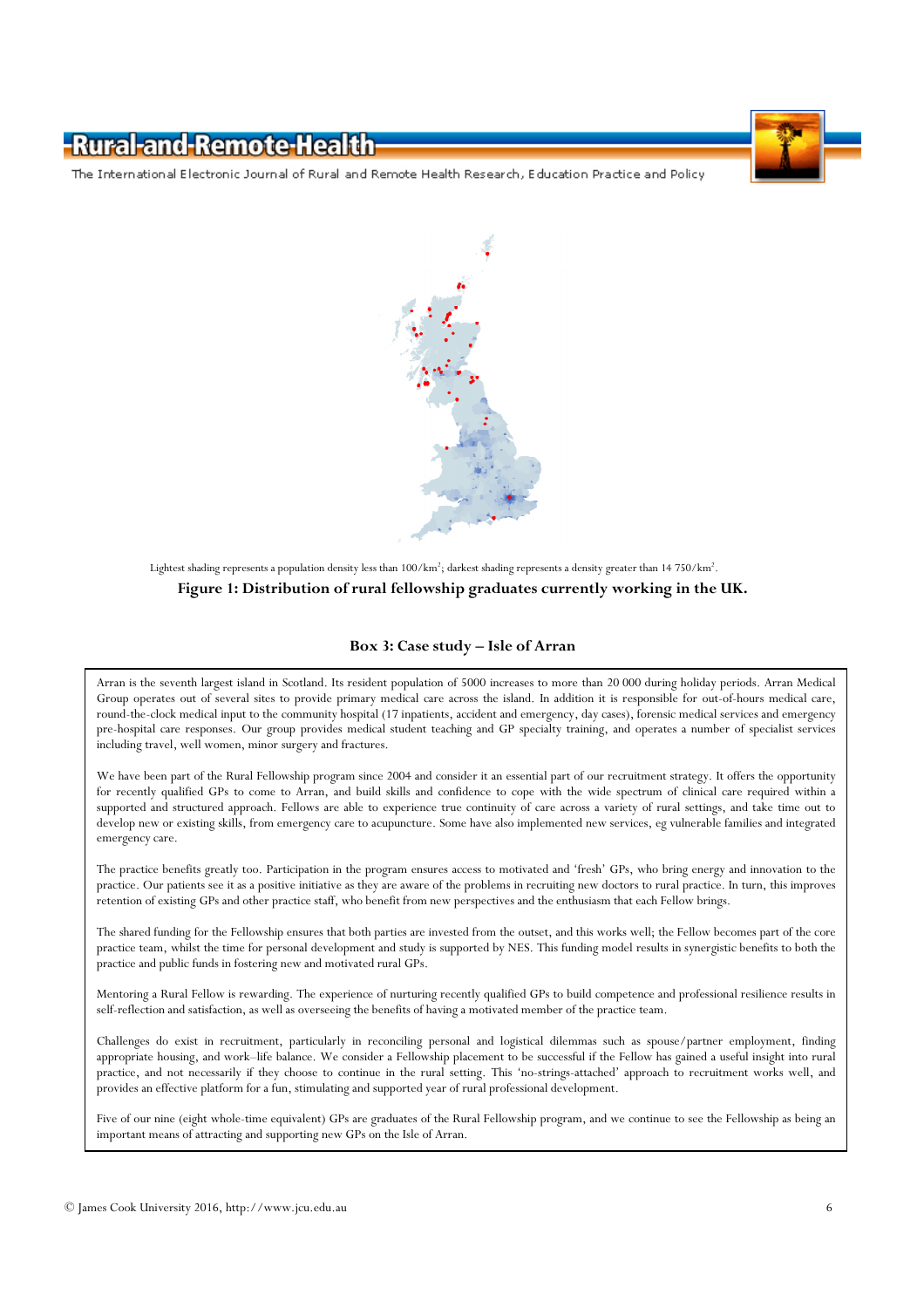The International Electronic Journal of Rural and Remote Health Research, Education Practice and Policy

### Conflicts of interest

Ronald MacVicar is Postgraduate Dean for the North of Scotland region of NHS Education for Scotland and has overall responsibility for the Rural Fellowship program. Gillian Clarke is the Rural Fellowship Coordinator for NHS Education for Scotland. David Hogg is a Partner in the Arran Medical Group and a graduate of the Rural Fellowship program.

### References

1. Scottish Government. The healthcare quality strategy for Scotland. (Internet) 2010. Available: http://www.scotland.gov.uk/ Resource/0039/00398674.pdf (Accessed 3 May 2015).

2. Scottish Government. A route map to the 2020 Vision for Health and Social Care. (Internet) 2013. Available: http://www.gov.scot/ Resource/0042/00423188.pdf (Accessed 3 May 2015).

3. NHS Education for Scotland. Supporting remote and rural healthcare: A NES Board Paper. (Internet) 2013. Available: http://www.rrheal.scot.nhs.uk/media/185252/remote%20and% 20rural%20healthcare%20updated.pdf (Accessed 3 May 2015).

4. World Health Organization. Increasing access to healthcare workers in remote and rural areas through improved retention: global policy recommendations. (Internet) 2010. Available: http://www.searo. who.int/nepal/mediacentre/2010\_increasing\_access\_to\_health\_w orkers\_in\_remote\_and\_rural\_areas.pdf (Accessed 3 May 2015).

5. University of Aberdeen School of Medicine and Dentistry. Rural applicants. (Internet). Available: http://www.abdn.ac.uk/smd/ medicine/rural-applicants.php (Accessed 3 May 2015).

6. University of Aberdeen School of Medicine and Dentistry. Remote and rural. Available: http://www.abdn.ac.uk/smd/medicine/ remote-rural.php (Accessed 3 May 2015).

7. Scottish Medical Training. Foundation programmes. (Internet). Available: http://www.scotmt.scot.nhs.uk/foundation/ foundation-programmes/north.aspx?page=2#programmesList (Accessed 3 May 2015).

8. Scottish Medical Training. General practice training programme descriptor (rural-track). (Internet). Available: http://www.scotmt. scot.nhs.uk/media/279183/programme-descriptor-north-rt-2015.pdf (Accessed 3 May 2015).

9. North of Scotland GP Training. Recruitment blog. (Internet). Available: http://scotlandgptraining.blogspot.co.uk Accessed 3 May 2015).

10. MacVicar R, Siderfin C, Williams C, Douglas J. Training the rural GPs of the future. BMJ Careers. (Internet) 2012. Available: http://careers.bmj.com/careers/advice/view-article.html?id= 20006803 (Accessed 3 May 2015).

11. NHS Education for Scotland. GP Fellowships. (Internet). Available: http://www.nes.scot.nhs.uk/education-and-training/ by-discipline/medicine/general-practice/gp-fellowships.aspx (Accessed 3 May 2015).

12. Grant AJ, Prince S, Walker KG, McKinley AJ, Sedgwick DM. Rural surgery: a new specialty? BMJ Careers (Internet) 2011. Available: http://careers.bmj.com/careers/advice/view-article. html?id=20004202 (Accessed 3 May 2015).

13. Academy of Medical Royal Colleges and Faculties in Scotland. Remote and Rural Training Pathways Group; final report. (Internet) 2007. Available: http://www.scotland.gov.uk/resource/doc/ 924/0060540.pdf (Accessed 3 May 2015).

14. NHS Scotland. Framework for the Sustainability of Services and the Medical Workforce in Remote Acute Care Community Hospitals. (Internet) 2011. Available: http://www.nospg.nhsscotland.com/wpcontent/uploads/2008/10/Community-Hospital-Framework\_ FINAL-amended-2104111.pdf (Accessed 3 May 2015).